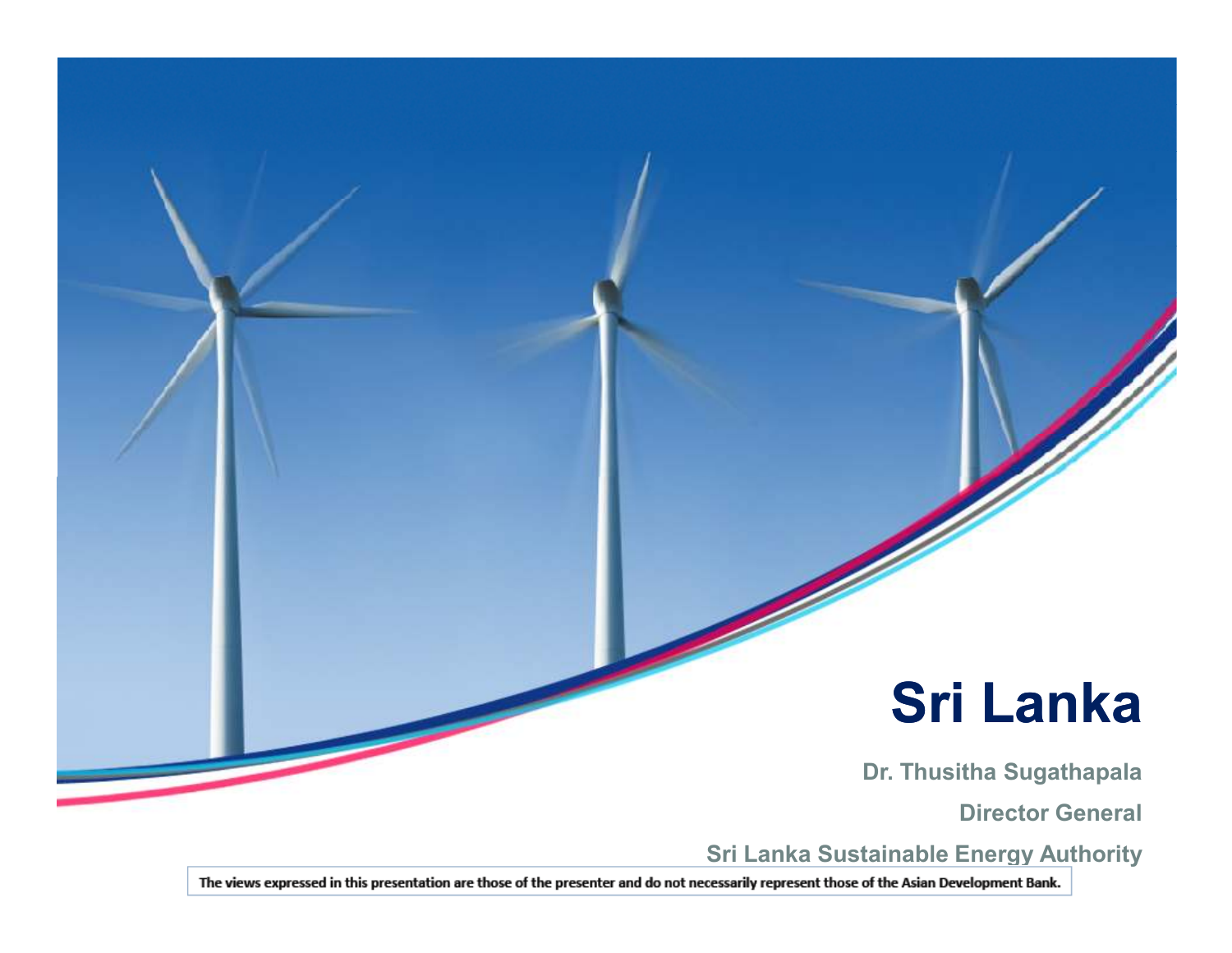# **Energy Sector Overview**

- Population: 20.65 million
- •Electrification Rate: 89%
- Population Connected to Grid: 87%
- Energy Stakeholders: Ceylon Electricity Board and Private Power Producers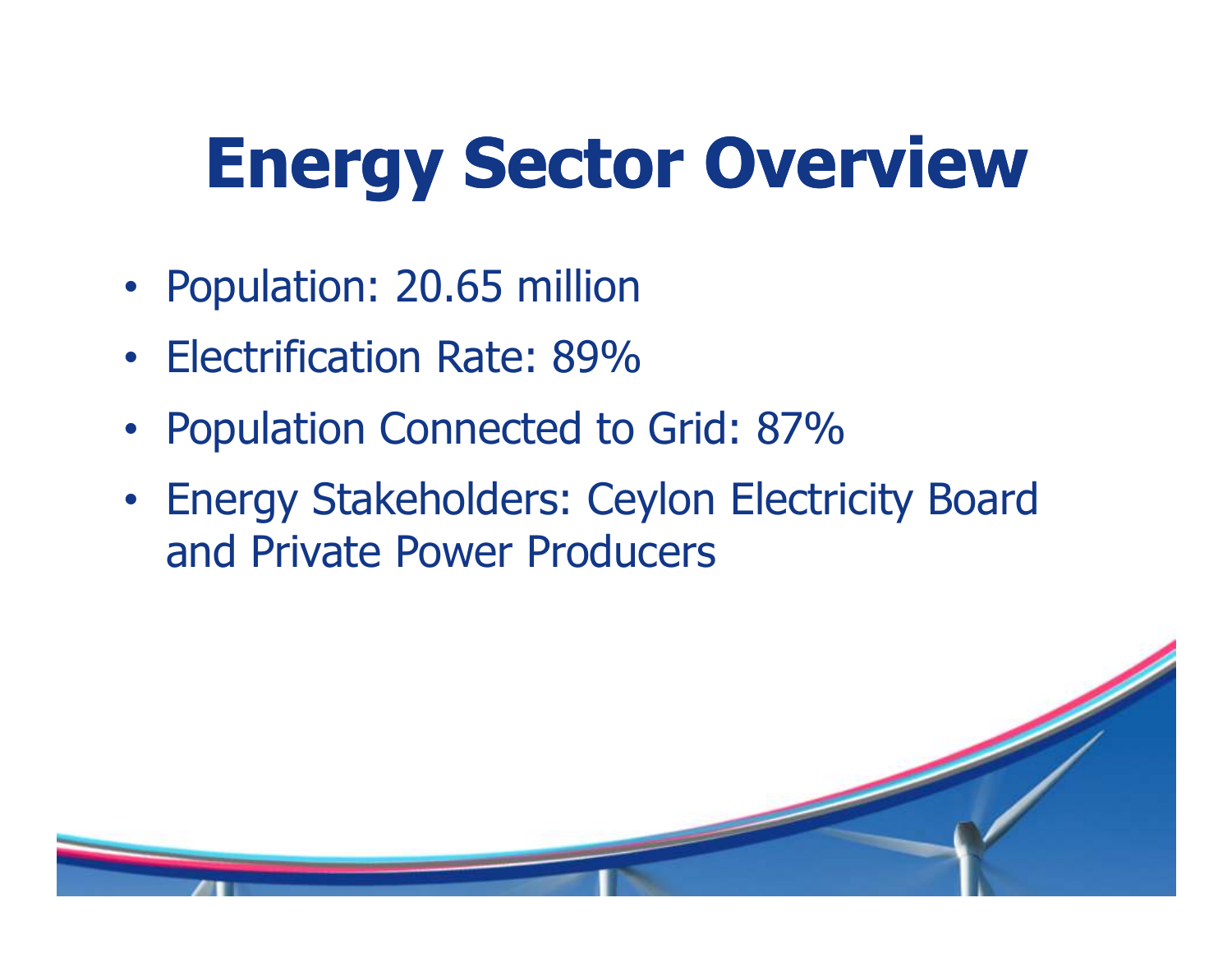### **Power Generation**

- Total Power Generation: 10,714 GWh in 2010
- Power Generation Mix

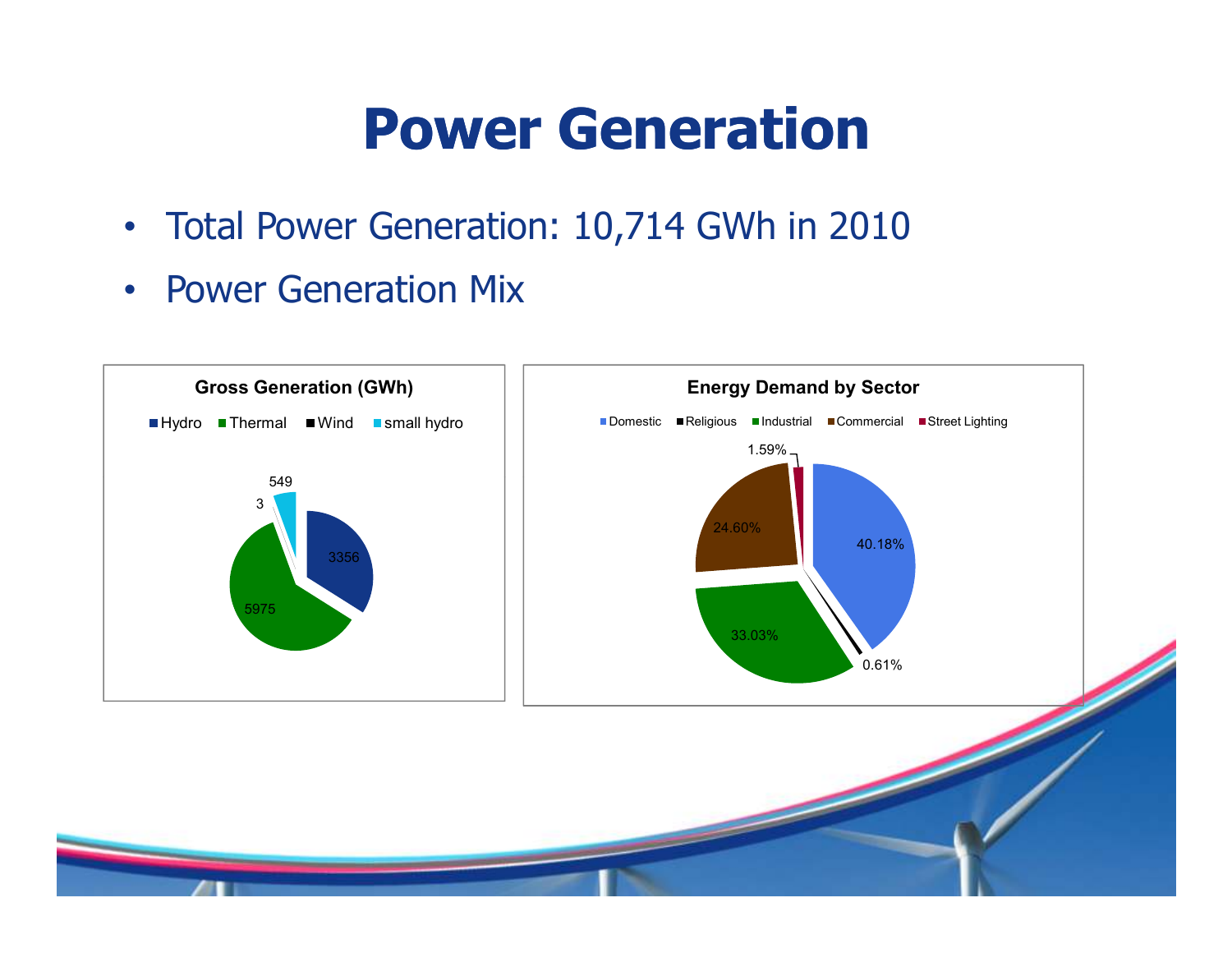## **Renewable Energy**

- •• RE Policy highlights:
	- –The Government has set clear policy targets to develop NCRE resources.
	- The Government envisions increasing the share of NCRE by 10% in grid electricity by 2015 and further increasing the target to 20% by 2020.
- • Wind Target:
	- 85 MW by 2015
	- 300 MW by 2020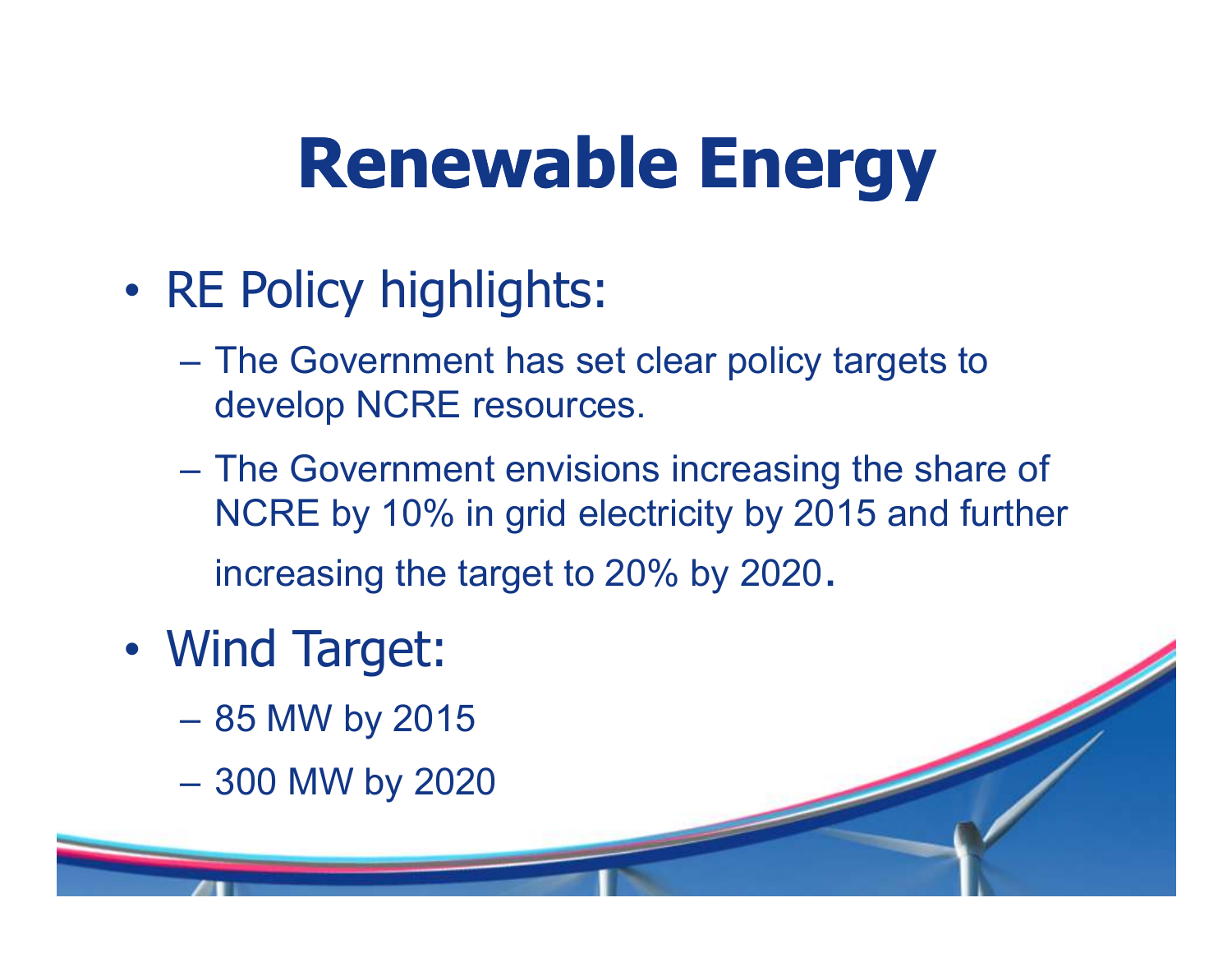## **Electricity Cost: Subsidies and Incentives**

- • Fossil Fuel Subsidies
	- Furnace oil for power generation is given to CEB with a subsidy of about 0.18 US\$/liter
	- The fossil fuel subsidy then becomes 0.04 US\$/kWh
- •• RE Subsidies
	- –- Cost reflective tariff, which is higher than the average selling price
	- $\mathcal{L}_{\mathcal{A}}$  , and the set of the set of the set of the set of the set of the set of the set of the set of the set of the set of the set of the set of the set of the set of the set of the set of the set of the set of th  $-$  Average selling price  $= 0.119$  US\$/kWhr
	- Additional cost of RE is passed to the customers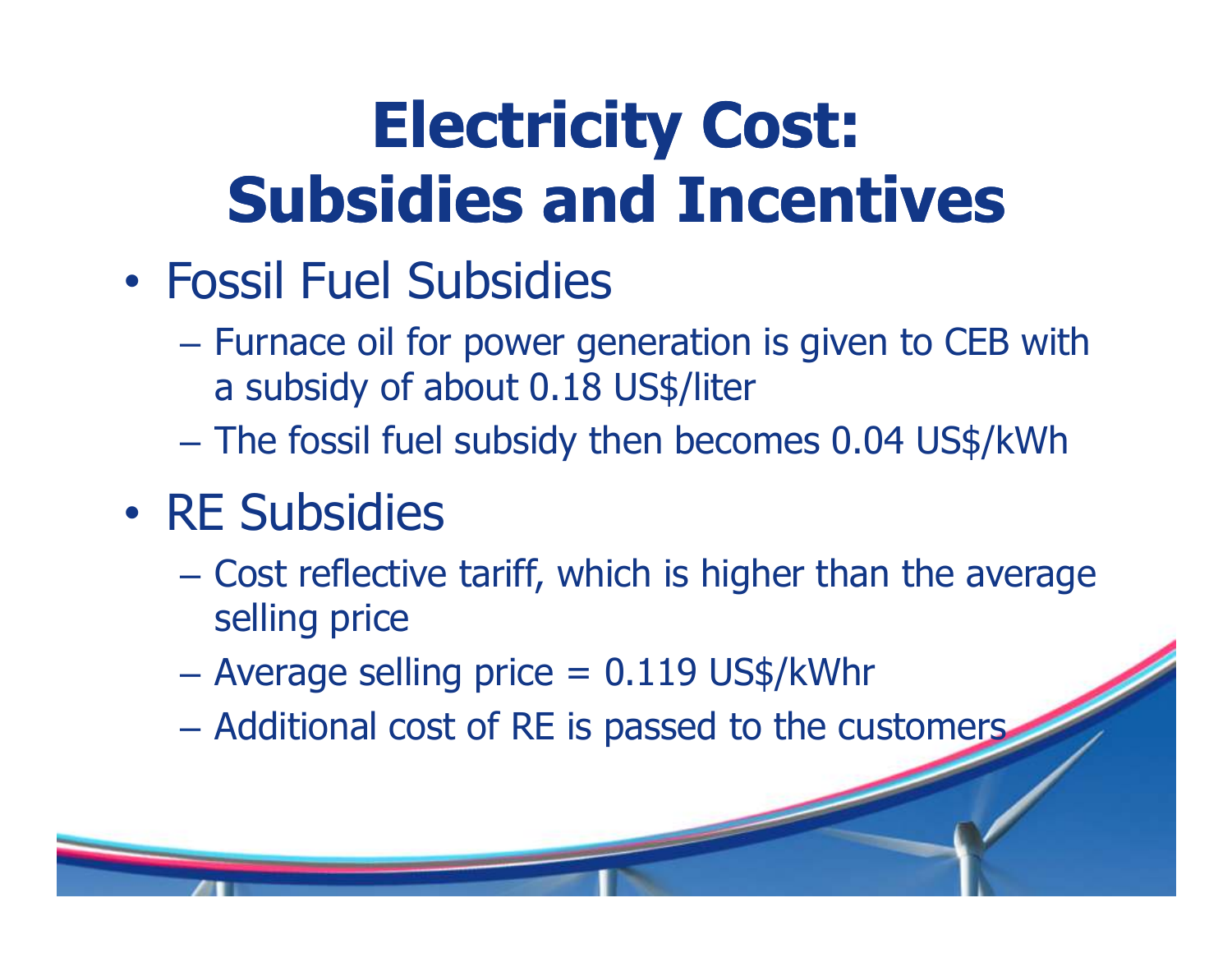## **Electricity Cost: Subsidies and Incentives**• RE Subsidies

•

| <b>RE Source</b>          | Base Rate (\$/kWh) | Subsidy (\$/kWh) |
|---------------------------|--------------------|------------------|
| Wind                      | 0.177              |                  |
| Solar                     | 0.188              |                  |
| <b>Biomass (Dendro)</b>   | 0.188              |                  |
| <b>Biomass (Residues)</b> | 0.132              |                  |
| <b>MSW</b>                | 0.200              |                  |
| Mini Hydro                | 0.119              |                  |
| <b>Waste Heat</b>         | 0.060              |                  |
| Other                     | 0.188              |                  |
|                           |                    |                  |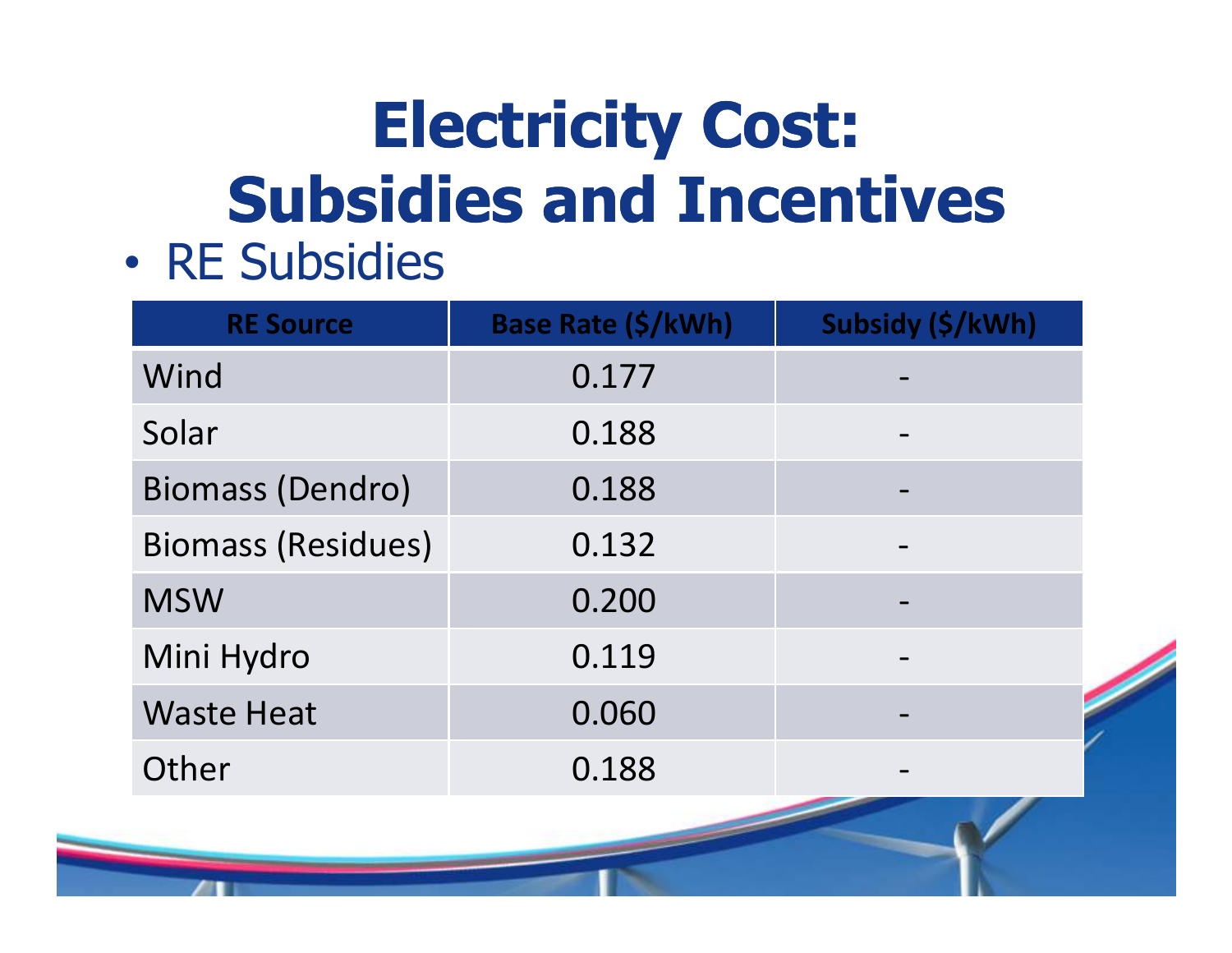## **Wind Resource Potential**

### •• Country Wind Potential: NREL Study



#### Good-to-Excellent Wind Resource at 50 m

| Wind           | Wind  | Wind                  | Wind            | Land            | Lagoon          | Total           | Percent | Total     |
|----------------|-------|-----------------------|-----------------|-----------------|-----------------|-----------------|---------|-----------|
| Resource       | Class | Power at              | Speed at        | Area            | Area            | Area            | Windy   | Capacity  |
| <b>Utility</b> |       | 50 m W/m <sup>2</sup> | 50 <sub>m</sub> | km <sup>2</sup> | km <sup>2</sup> | km <sup>2</sup> | Land    | Installed |
| Scale          |       |                       | $m/s^*$         |                 |                 |                 |         | МW        |
| Good           |       | $400 - 500$           | $7.0 - 7.5$     | 2.341           | 664             | 3.005           | 3.6     | 15,000    |
| Excellent      | 5     | $500 - 600$           | $7.5 - 8.0$     | 788             | 41              | 829             | 1.2     | 4.150     |
| Excellent      | 6     | $600 - 800$           | $8.0 - 8.8$     | 517             |                 | 517             | 0.8     | 2,600     |
| Excellent      |       | > 800                 | > 8.8           | 501             | 0               | 501             | 0.8     | 2.500     |
| Total          |       |                       |                 | 4.147           | 705             | 4.852           | 6.4     | 24.250    |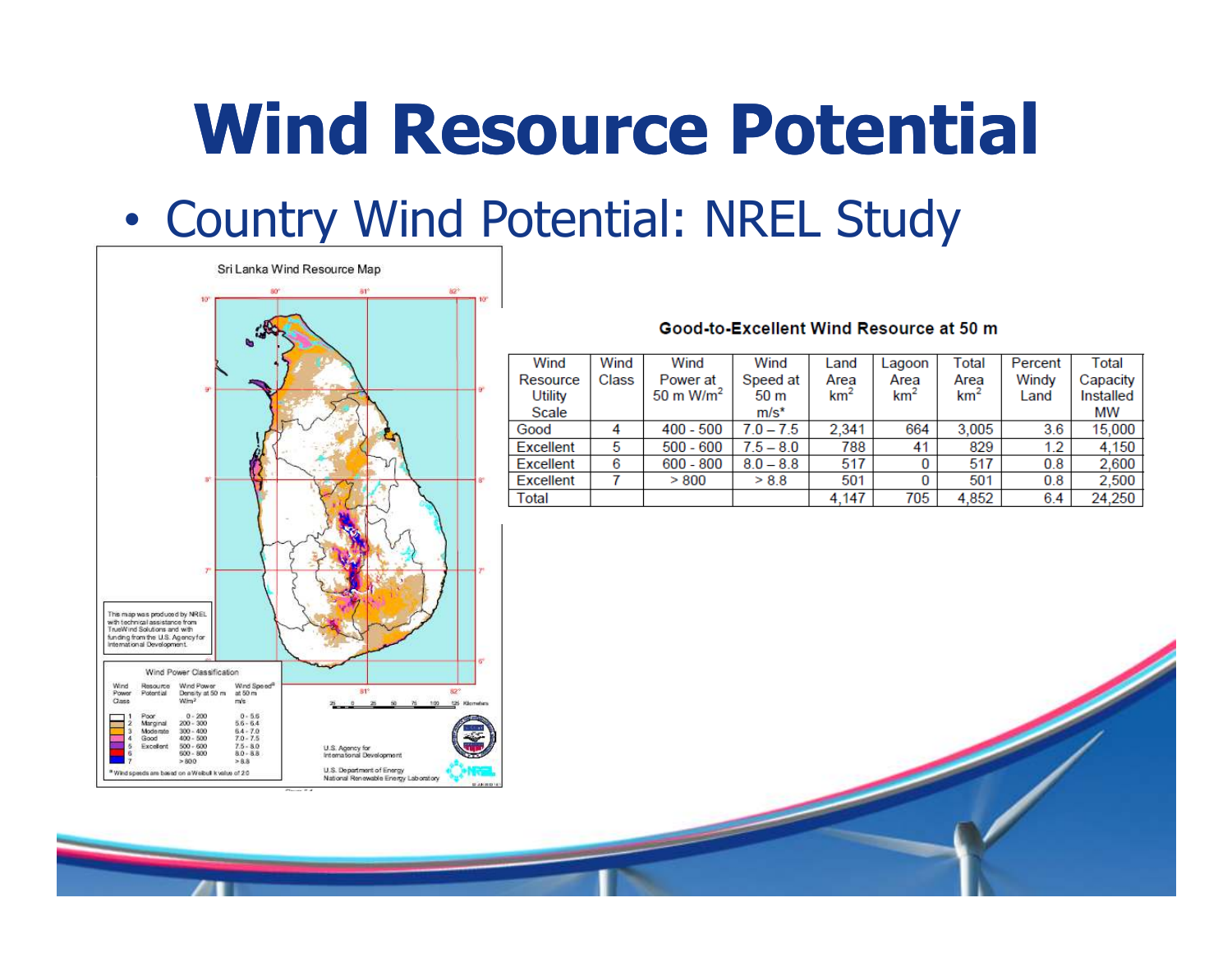## **Wind Resource Potential**

•Country Wind Potential: Measurements by SEA

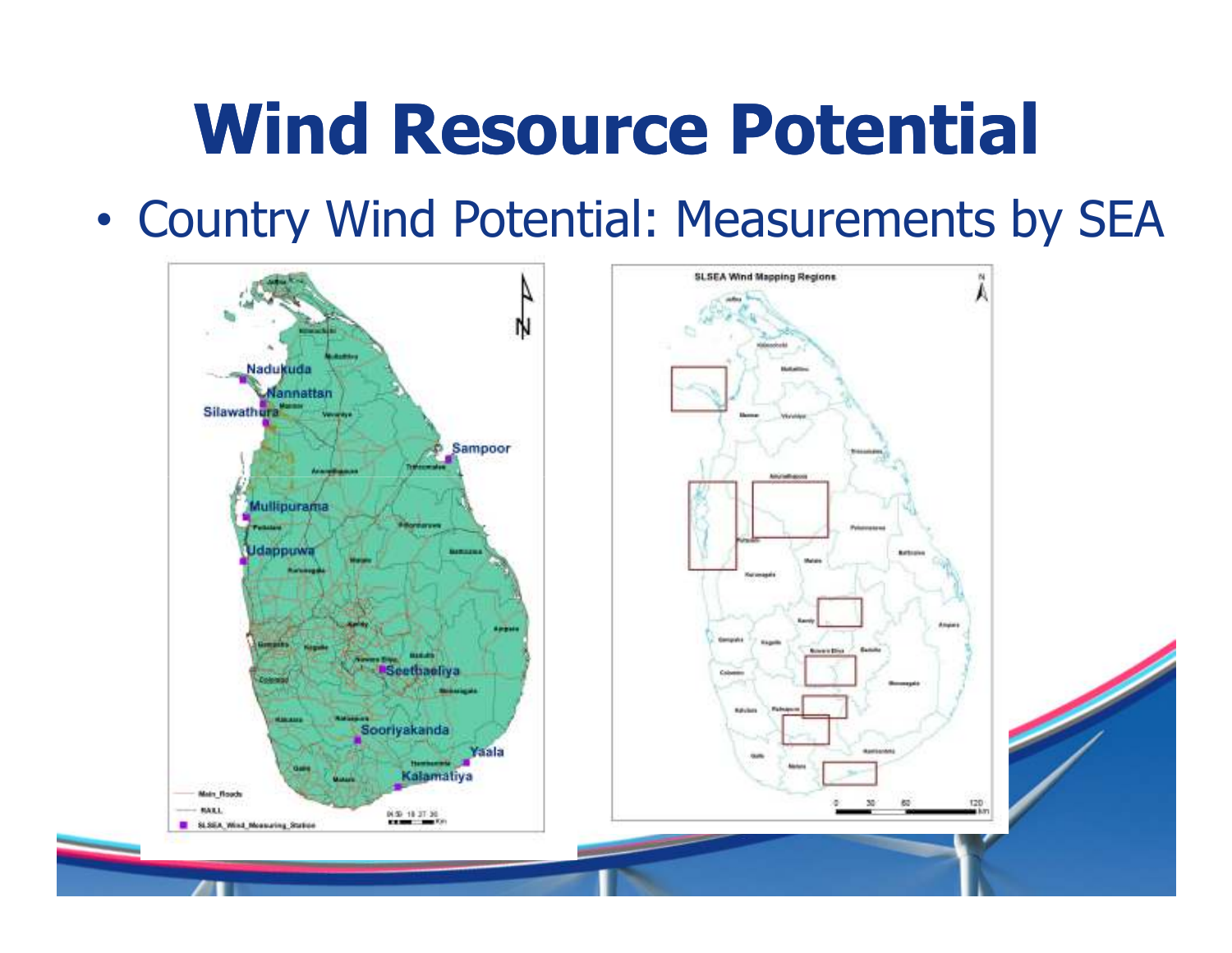### **Total Installed Wind Capacity**as of December 2010

| <b>Operational Wind Projects</b>                          | <b>MW</b> | Year  |
|-----------------------------------------------------------|-----------|-------|
| <b>Mampuri WPP</b> - Senok Wind Power (Pvt) Ltd           | 10        | 2010  |
| <b>Seguwantivu WPP</b> - Seguwantivu Wind Power (Pvt) Ltd | 10        | 2010  |
| <b>Vidatamunai WPP</b> - Vidatamunai Wind Power (Pvt) Ltd | 10        | 2010  |
| <b>Willpita WPP</b> - Willwind (Pvt) Ltd                  | 0.15      | 2010  |
| <b>TOTAL</b>                                              |           | 30.15 |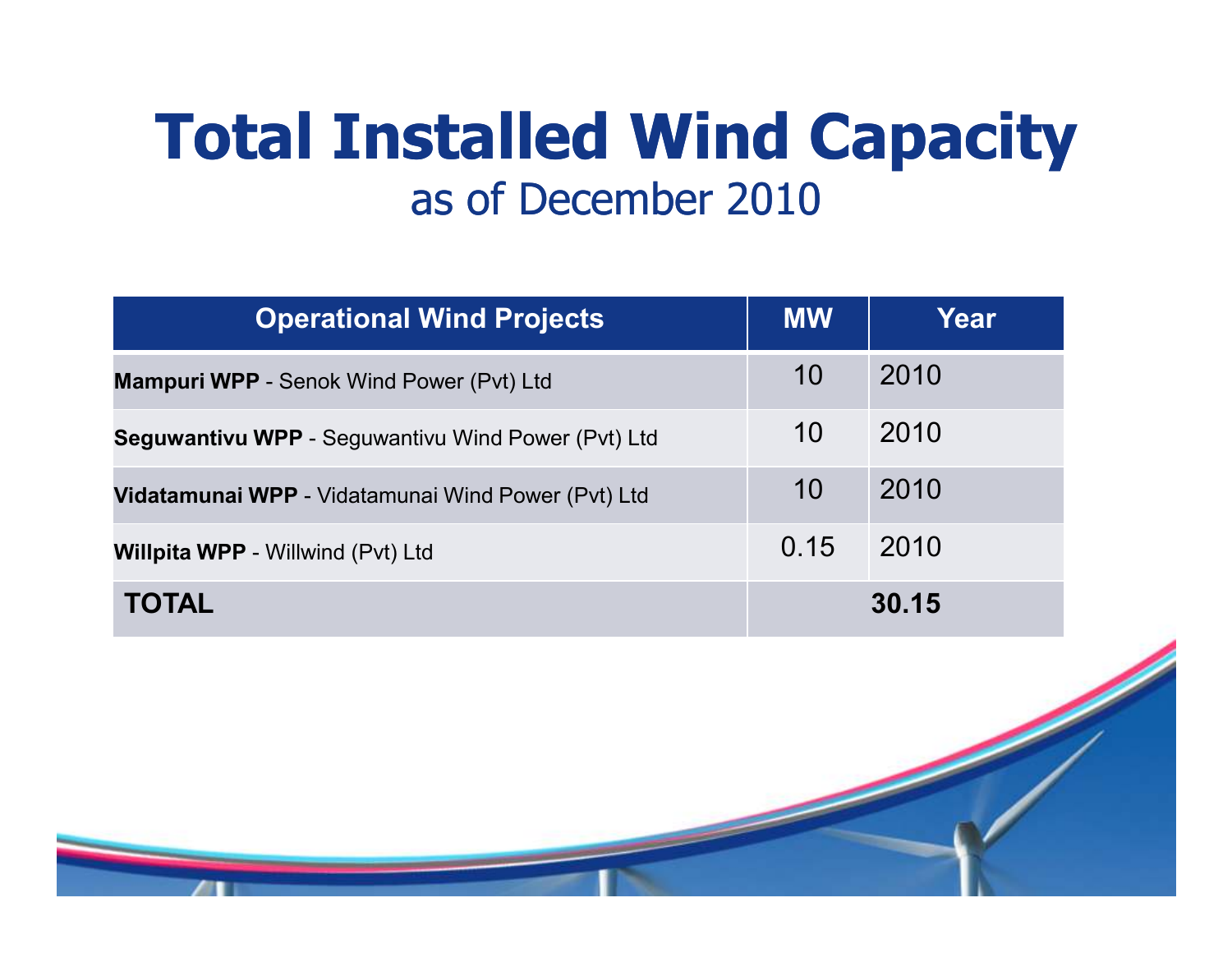### **Additional Wind Capacity**

| <b>Pipeline of Wind Projects</b>                | <b>MW</b>      | <b>Estimated</b><br>Year | <b>Estimated</b><br><b>Cost (LKR)</b><br>mn) |
|-------------------------------------------------|----------------|--------------------------|----------------------------------------------|
| 1. Senok Wind Resources (Pvt) Ltd (Mampuri III) | 5.4            | 2012                     | 2875                                         |
| 2. Senok Wind Energy (Pvt) Ltd<br>(Mampuri II)  | 10             | 2012                     | 2875                                         |
| 3. Ace Wind Power (Pvt) Ltd                     | $\overline{3}$ | 2012                     | 247                                          |
| 4. Nirmalapura Wind Power (Pvt) Ltd             | 10             | 2012                     | 2414                                         |
| 5. PowerGen Lanka (Pvt) Ltd                     | 10             | 2012                     | <b>1,730 Euro</b>                            |
| 6. LTL Holdings (Pvt) Ltd                       | 9.8            | 2012                     | 2859                                         |
| 7. Nala Dhanavi (Pvt) Ltd                       | 4.8            | 2012                     | 1428                                         |
| 8. Ambewala Wind Power (Pvt) Ltd                | 1.1            | 2012                     | 150                                          |
| 9. DLR Energy (Pvt) Ltd                         | 10             | 2012                     | 1909                                         |
| <b>TOTAL</b>                                    |                | 64.1                     |                                              |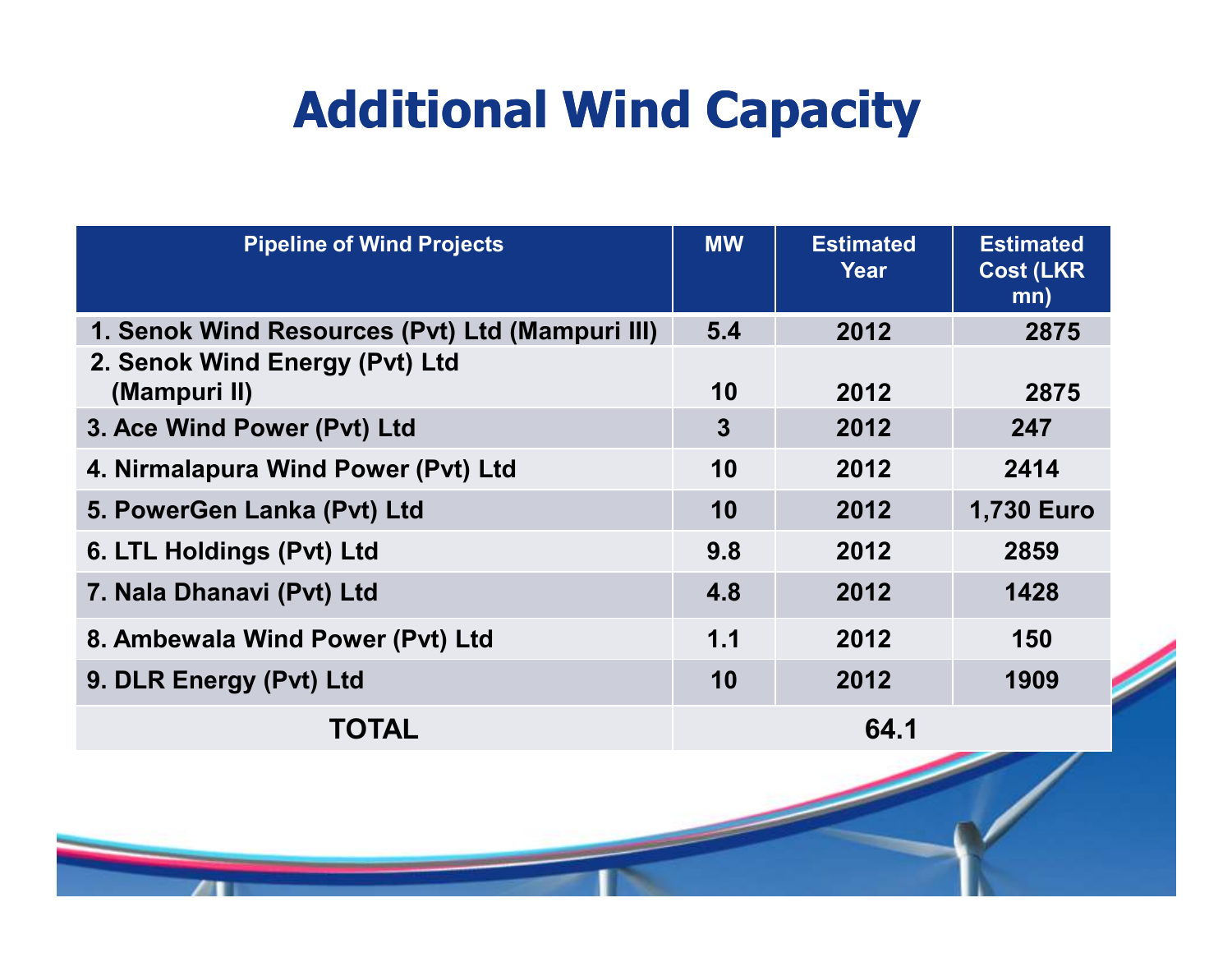### **Issues**

- Capacity / Grid limitation is one of the main barriers for further development of wind power
	- Sri Lanka's load profile features a deep off-peak valley and a<br>warvehous avening neak Operation of wind plants in high win very sharp evening peak. Operation of wind plants in high wind seasons (coinciding with the high hydro season) during off-peak hours has severely restricted future development.
	- At present, power purchase agreements feature a forced shut down period during off-peak periods.
	- Finding suitable development land is becoming very difficult.
	- Lack of transmission capacity in windy locations also constraint wind development.
	- Central highlands are inaccessible for wind development.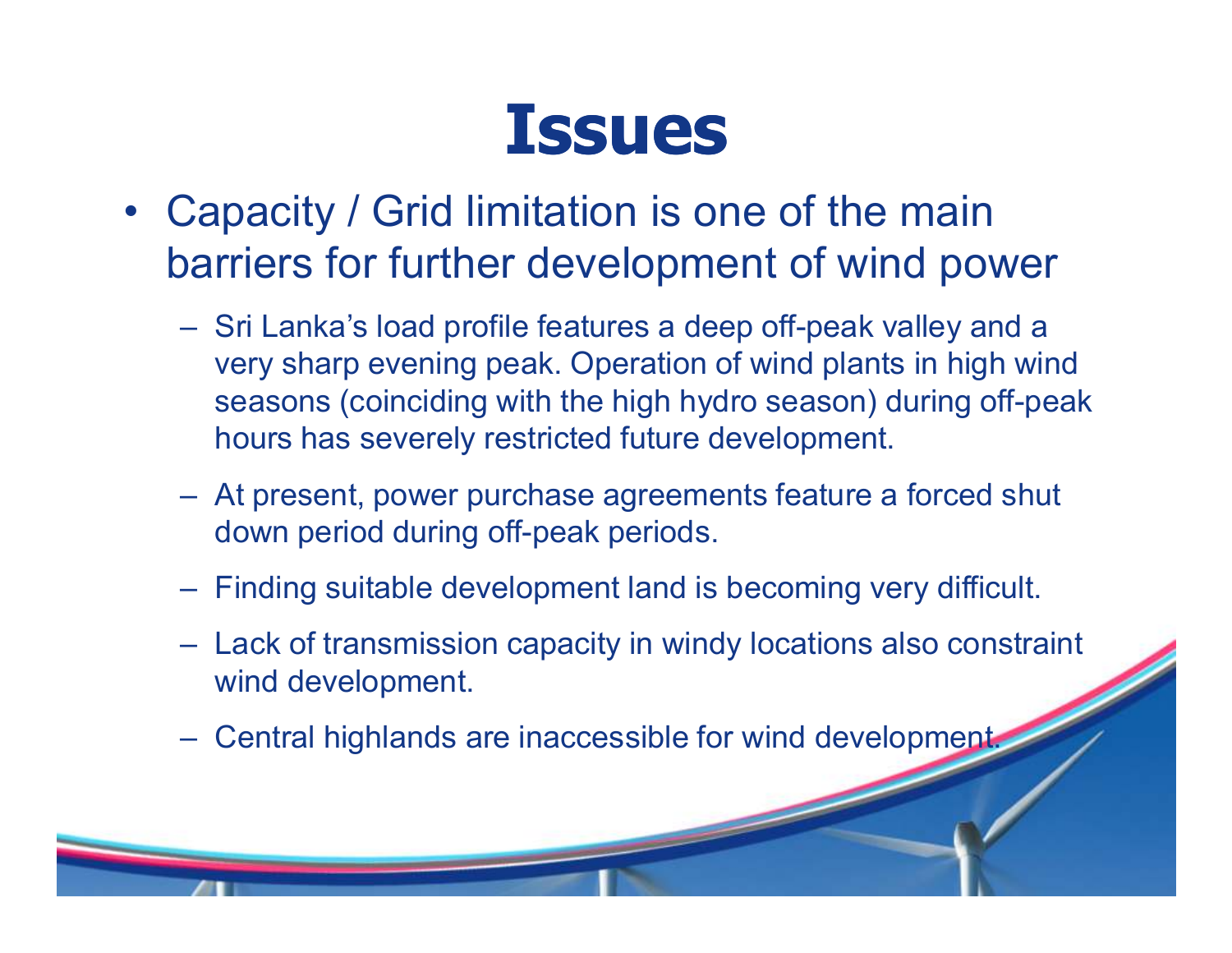

- Lack of Economic Benefits
	- Modern Wind Technology today is alien to Sri Lanka, with very little room for local value addition.
	- Very few jobs were created in Sri Lanka.